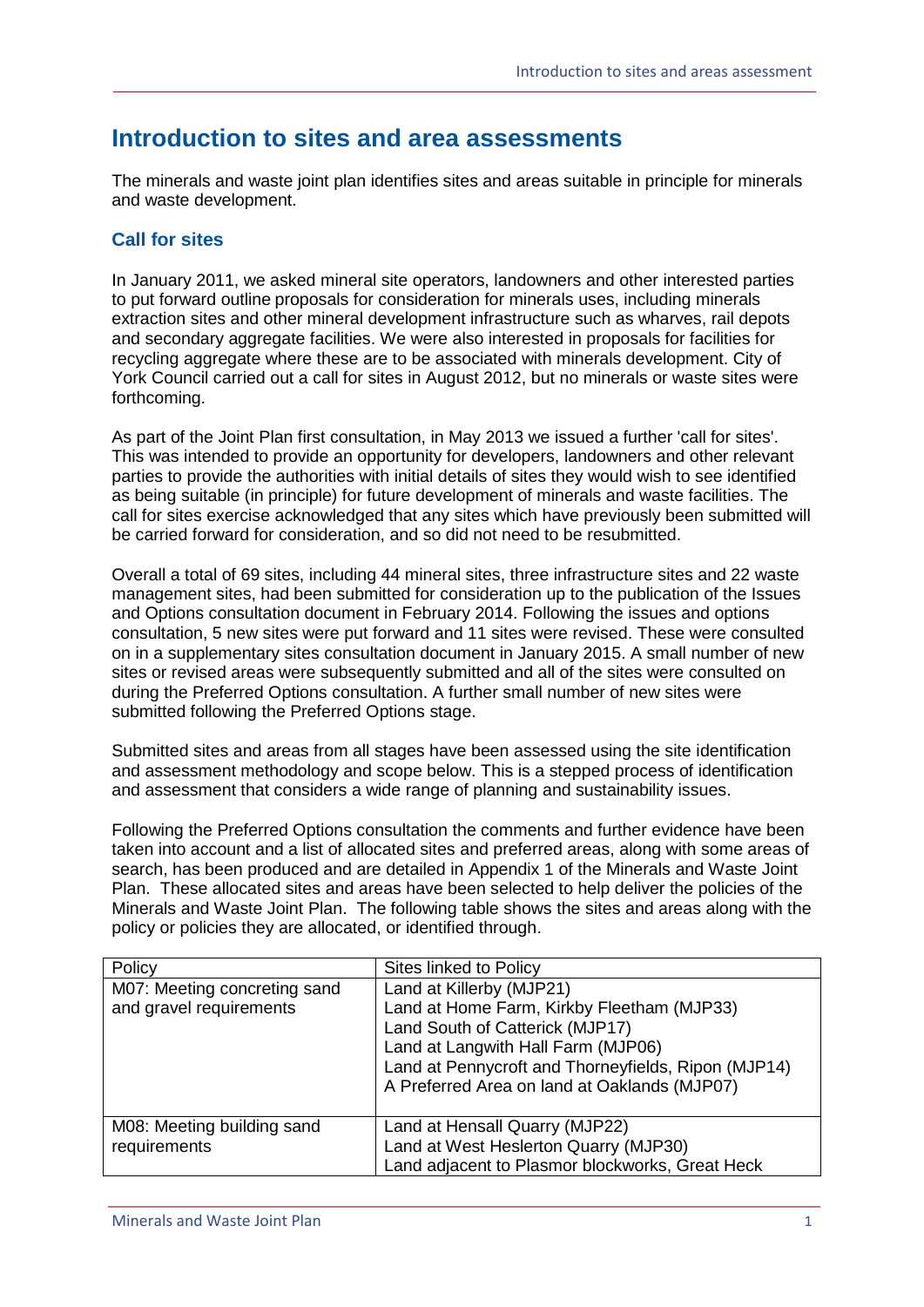|                                                                                                                                                     | (MJP44)<br>Land at Mill Balk Quarry, Great Heck (MJP54)                                                                                                                                                                                                                                                                                                                                                                                                                                                             |
|-----------------------------------------------------------------------------------------------------------------------------------------------------|---------------------------------------------------------------------------------------------------------------------------------------------------------------------------------------------------------------------------------------------------------------------------------------------------------------------------------------------------------------------------------------------------------------------------------------------------------------------------------------------------------------------|
| M09: Meeting crushed rock<br>requirements                                                                                                           | Land at Jackdaw Crag South, Stutton (MJP23)<br>Land at Barnsdale Bar Quarry (MJP28)<br>Land at Went Edge Quarry, Kirk Smeaton (MJP29)<br>Land at Gebdykes Quarry (MJP11)<br>Land at Potgate Quarry (MJP10)<br>Land at Settrington Quarry (MJP08) (Jurassic<br>Limestone)<br>Land at Darrington Quarry (MJP24) (retention of<br>processing plant site and haul road)                                                                                                                                                 |
| M13: Continuity of supply of clay                                                                                                                   | Land to north of Hemingbrough clay pit (MJP45)<br>A Preferred Area on land adjacent to former Escrick<br>Brickworks (MJP55)<br>Land north of Duttons Farm, Upper Poppleton (MJP52)                                                                                                                                                                                                                                                                                                                                  |
| M15: Continuity of supply of<br>building stone                                                                                                      | Land at Brows Quarry (MJP63)                                                                                                                                                                                                                                                                                                                                                                                                                                                                                        |
| W03: Meeting waste<br>management capacity<br>requirements - Local Authority<br><b>Collected Waste</b>                                               | Allerton Park (WJP08)<br>Harewood Whin, Rufforth (WJP11)<br>Common Lane, Burn (WJP16)                                                                                                                                                                                                                                                                                                                                                                                                                               |
| W04: Meeting waste<br>management capacity<br>requirements - Commercial and<br>Industrial waste (including<br>hazardous C&I waste)                   | Southmoor Energy Centre (WJP03)<br>Former ARBRE Power Station (WJP25)<br>North Selby Mine anaerobic digestion (WJP02)<br>Land at Halton East, near Skipton (WJP13)<br>Land at Tancred, near Scorton (WJP18)<br>Land at Skibeden, near Skipton (WJP17)<br>Land at Allerton Park, near Knaresborough (WJP08)<br>Land at Seamer Carr, near Scarborough (WJP15)<br>Land at Common Lane, Burn (WJP16)<br>Land at Pollington (WJP22)<br>Land at Fairfield Road, Whitby (WJP19)<br>Land at Harewood Whin, Rufforth (WJP11) |
| W05: Meeting waste<br>management capacity<br>requirements<br>- Construction, Demolition and<br>Excavation waste (including<br>hazardous CD&E waste) | Land at Potgate Quarry, North Stainley (WJP24)<br>Land at Allerton Park, near Knaresborough (WJP08)<br>Land at Darrington Quarry, Darrington (MJP27)<br>Land at Barnsdale Bar, Kirk Smeaton (MJP26)<br>Land at Went Edge Quarry, Kirk Smeaton (WJP10)<br>Land at Duttons Farm, Upper Poppleton (WJP05)<br>Land at Brotherton Quarry, Burton Salmon (WJP21)<br>Land adjacent to former Escrick Brickworks, Escrick<br>(WJP06)                                                                                        |
| 101: Minerals and waste transport<br>infrastructure                                                                                                 | Land at Barlby Road, Selby (MJP09)                                                                                                                                                                                                                                                                                                                                                                                                                                                                                  |

The indicative boundaries are available to view using the link below, which links to the interactive policies map which is available to view at [www.northyorks.gov.uk/mwconsult](http://www.northyorks.gov.uk/mwconsult) .

# **Site identification and assessment**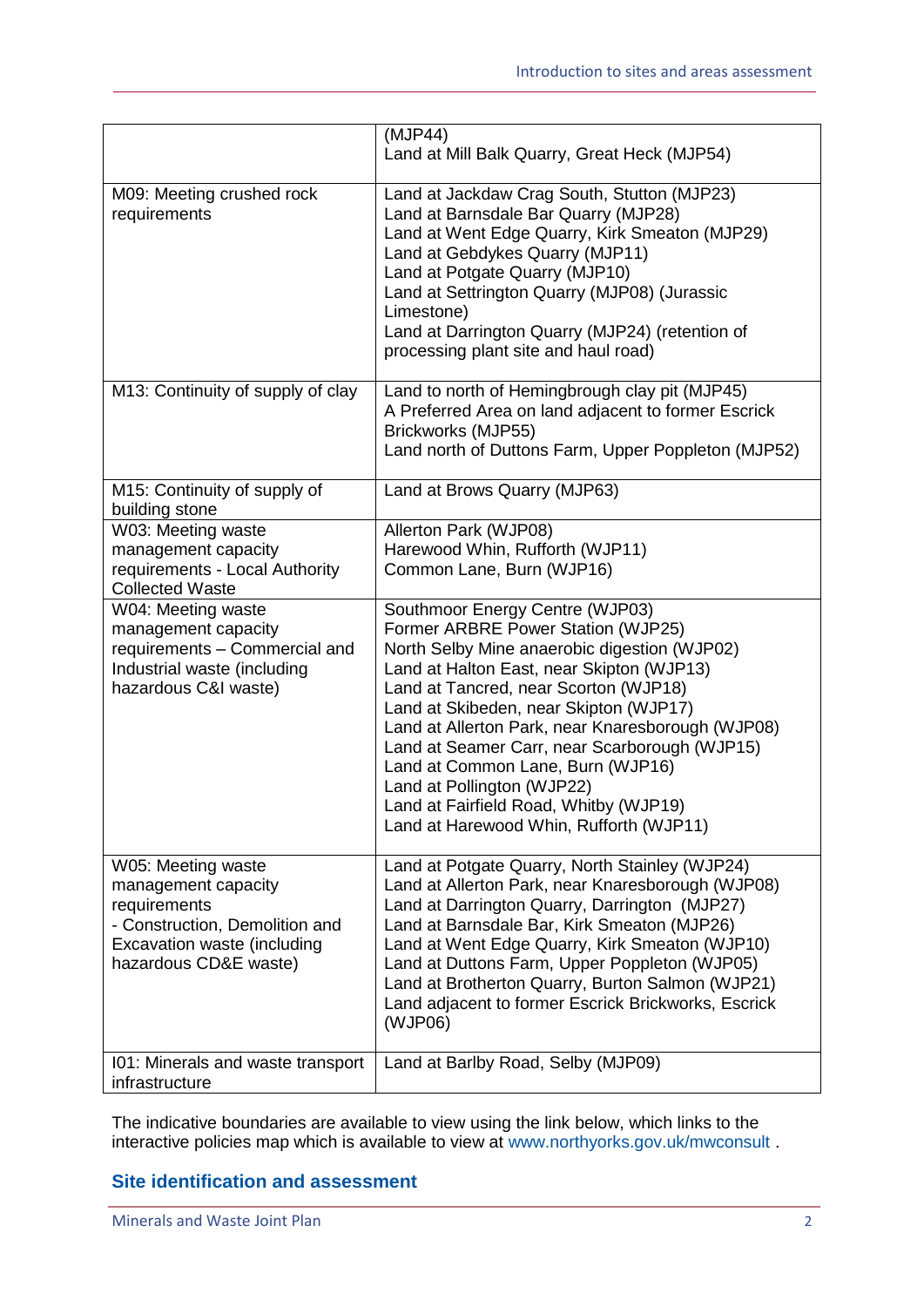A link to the site identification and assessment methodology is available below.

- **E** [Site identification and assessment methodology \[486kb\]Opens new window](http://www.northyorks.gov.uk/media/27287/Site-Assessment-Methodology-and-Scope/pdf/Site_Identification_and_Assessment_Methodology_January_2015_(update).pdf) Details of how past consultation and recent changes to waste planning policy have helped to shape our site identification and assessment methodology is also available in a summary report:
- **T**<sup>2</sup> [Consultation findings and waste planning guidance compatibility check \[1Mb](http://www.northyorks.gov.uk/media/30252/Consultation-findings-and-waste-planning-guidance-compatibility-check/pdf/Site_Assessment_consultation_outcomes_and_planning_check.pdf)]

#### **Initial Screening of sites and areas**

The results of the initial high level of screening of land submitted for consideration for allocation in the Joint Plan are set out in this Paper which can be viewed at [www.northyorks.gov.uk/mwevidence](http://www.northyorks.gov.uk/mwevidence) in the Sites and Areas table.

#### **Areas of Search**

Evidence including from the Local Aggregate Assessment indicates that there is the potential for a shortfall of provision of sand and gravel within the Southern distribution area. Whilst national policy identifies a preference for identifying site specific allocations alternative approaches can be used where necessary. Details of how the Areas of Search have been identified are set out in the Identification of Areas of Search paper which can be viewed at [www.northyorks.gov.uk/mwevidence](http://www.northyorks.gov.uk/mwevidence) in the Sites and Areas table.

#### **Discounted and withdrawn sites**

A list of sites which have been discounted following assessment, with reasons for discounting, together with a list of sites which have been withdrawn from the process by the original submitter during the period since the joint plan first consultation, can be accessed using the following link which can be viewed at [www.northyorks.gov.uk/mwevidence](http://www.northyorks.gov.uk/mwevidence) in the Sites and Areas table.

#### **Interpretation of Level 1 SFRA sequential test findings**

As part of the work to support the preparation of the Minerals and Waste Joint Plan a Level 1 Strategic Flood Risk Assessment has been prepared. The findings and recommendations of the sequential testing of sites, in relation to flood risk, has been reviewed as part of the site assessment process so that relevant matters are addressed and that the selection of sites has been informed by the SFRA process. A paper on this topic can be found using the following link which can be viewed at [www.northyorks.gov.uk/mwevidence](http://www.northyorks.gov.uk/mwevidence) in the Sites and Areas table.

#### **Impact of Site Submissions on Agricultural Land**

The Joint Plan area contains very large tracts of land in use for agriculture, a high proportion of which (particularly in the North Yorkshire County Council area) is of high quality. National planning policy supports the principle of using land of lower quality in preference to higher quality. A paper has been prepared setting out the site submissions in context with the available information on agricultural land classification, proposed restoration and whether the impact on BMVL might be permanent so that their overall relationship with this national policy objective can be considered. This can be viewed at

[www.northyorks.gov.uk/mwevidence](http://www.northyorks.gov.uk/mwevidence) in the Sites and Areas table